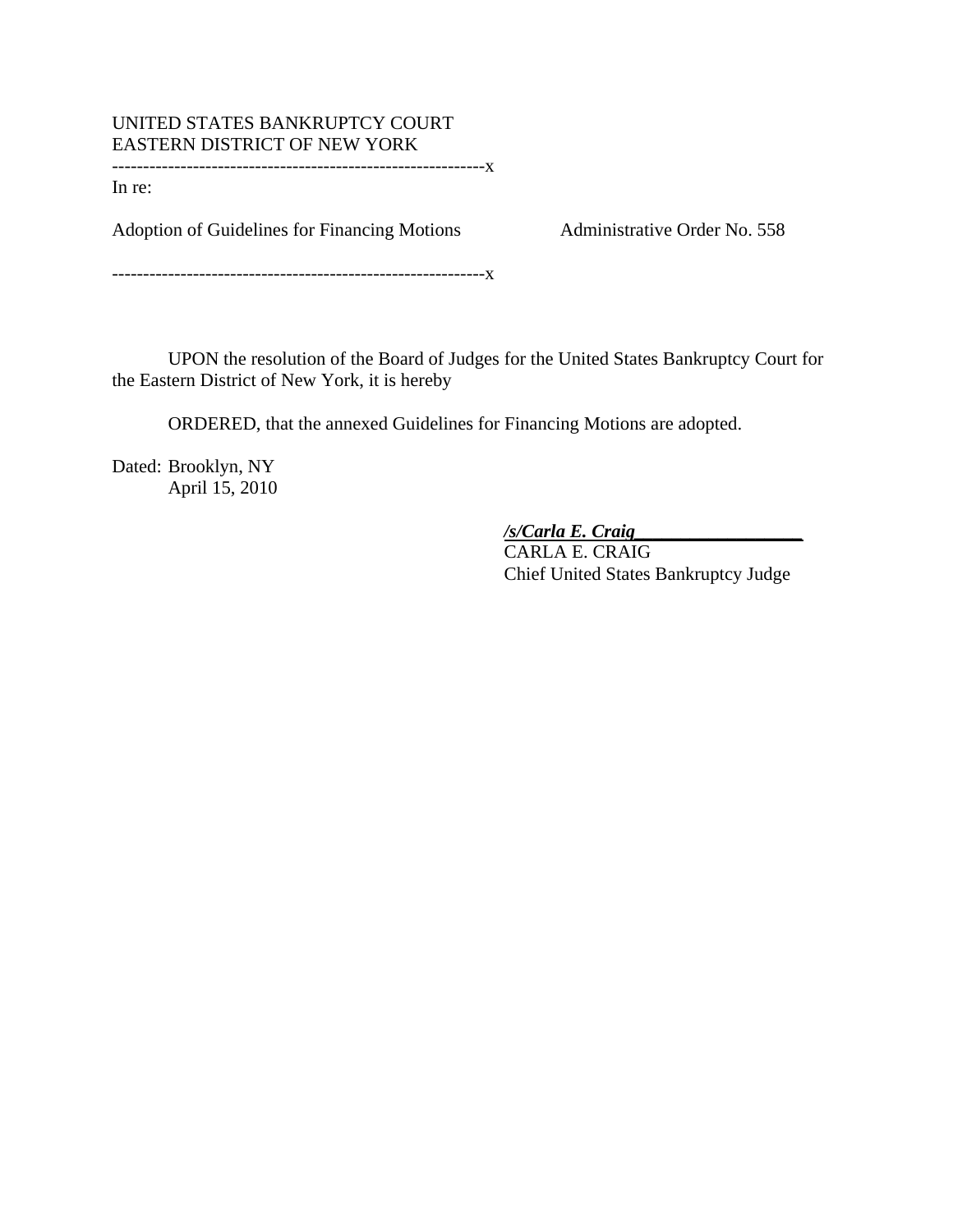## **GUIDELINES FOR FINANCING MOTIONS**

The United States Bankruptcy Court for the Eastern District of New York (the "Court") has adopted the following guidelines (the "**Financing Guidelines**") for use in chapter 11 cases where a Debtor<sup>1</sup> seeks authority to use cash collateral pursuant to section  $363(c)$  of 11 U.S.C. §§ 101 *et seq.* (the "**Bankruptcy Code**") or to obtain credit pursuant to section 364 of the Bankruptcy Code (a "**Financing Motion**"). The Financing Guidelines are designed to: (a) provide a framework for Debtors to clearly and uniformly describe proposed postpetition financing transactions to allow the Court and parties to understand such transactions and (b) identify certain provisions that should be specifically identified and explained whenever included in Financing Motions or the relevant financing agreements.

The Financing Guidelines do not: (a) address the circumstances under which a financing motion will be approved, (b) address other substantive legal issues or (c) constitute rules of the Court.

The Financing Guidelines supplement, but do not replace, sections 363 and 364 of the Bankruptcy Code and Rules 4001(b), (c) and (d) of the Federal Rules of Bankruptcy Procedure.

# **1. Contents of Financing Motion**

 $\overline{a}$ 

The following provisions, to the extent applicable, are in addition to the material provisions set forth in Bankruptcy Rules  $4001(b)(1)(B)$ , (c)(1)(B) and (d)(1)(B). The requirements of Bankruptcy Rules  $4001(b)(1)(B)$ , (c)(1)(B) and (d)(1)(B) may be fulfilled through citation reference to the provisions of a filed copy of the relevant agreement:

(a) the amount of cash collateral the party seeks permission to use or the amount of credit the party seeks to obtain, including any committed amount or borrowing base formula and the estimated availability under the formula;

(b) material conditions to closing and borrowing, including budget provisions;

(c) pricing and economic terms and the treatment of costs and expenses of the lender(s), any agent for the lender(s) and their respective professionals;

(d) any effect on existing liens of the granting of collateral or adequate protection provided to the lender(s) and any priority or superpriority provisions;

(e) any carve-outs from liens or superpriorities;

(f) any provision that elevates prepetition debt to administrative expense status or that secures prepetition debt with liens on postpetition assets;

(g) any provision that applies the proceeds of postpetition financing to pay, in whole or in part, prepetition debt or which otherwise has the effect of converting prepetition debt to postpetition debt ("**rollup**");

<sup>&</sup>lt;sup>1</sup> The term "Debtor" includes "debtor in possession" and "trustee," as appropriate under the particular circumstances.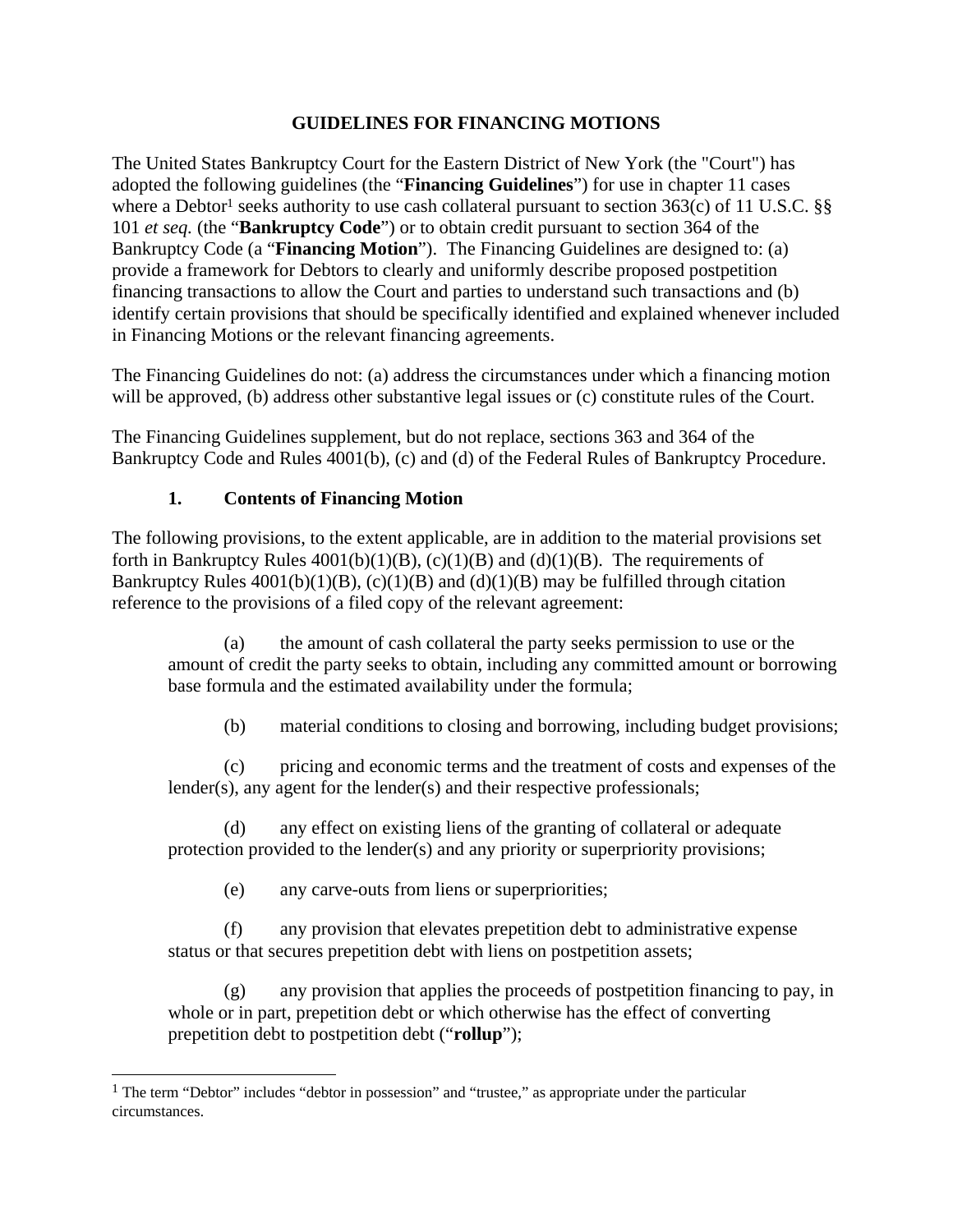(h) any limitation on the lender's obligation to fund certain activities of the Debtor or committee appointed under sections 1102 or 1114 of the Bankruptcy Code;

(i) any terms that provide that the use of cash collateral or the availability of credit will cease on (i) the filing of a challenge to the lender's prepetition lien or the lender's prepetition claim based on the lender's prepetition conduct; (ii) entry of an order granting relief from the automatic stay; (iii) the grant of a change of venue with respect to the case or any adversary proceeding; (iv) management changes or the departure, from the Debtor, of any identified employees; (v) the expiration of a specified time for filing a plan; or (vi) the making of a Financing Motion by a party in interest seeking any relief (as distinct from an order granting such relief);

(j) any change-of-control provisions;

(k) any provision establishing a deadline for, or otherwise expressly requiring, the sale of property of the estate;

(l) any prepayment penalty or other provision affecting the Debtor's right or ability to repay the financing in full during the course of the chapter 11 case;

(m) in jointly administered cases, terms that govern the joint liability of the Debtors, including any provisions that would govern the nature and/or priority, if any, of any interdebtor claims that would result if a Debtor were to repay debt incurred by or for the benefit of another Debtor;

(n) any provision for the funding of non-debtor affiliates with the cash collateral or proceeds of the loan, as applicable, and the approximate amount of such funding; and

(o) any termination or default provisions, cross-default provisions or provisions providing for events of default or having the effect of termination or default on the automatic stay or the lender's ability to enforce remedies.

(p) any provision which purports to preclude the Court from entering an order authorizing financing which primes liens held by the lender, or any provision which purports to preclude the Court from confirming a plan of reorganization which impairs the lender without the lender's consent.

#### **2***.* **Disclosure of Efforts to Obtain Financing and Good Faith**

A Financing Motion seeking authority to obtain credit should describe the efforts of the Debtor to obtain financing, the basis on which the Debtor determined that the proposed financing is on the best terms available and material facts bearing on the issue of whether the extension of credit is being extended in good faith.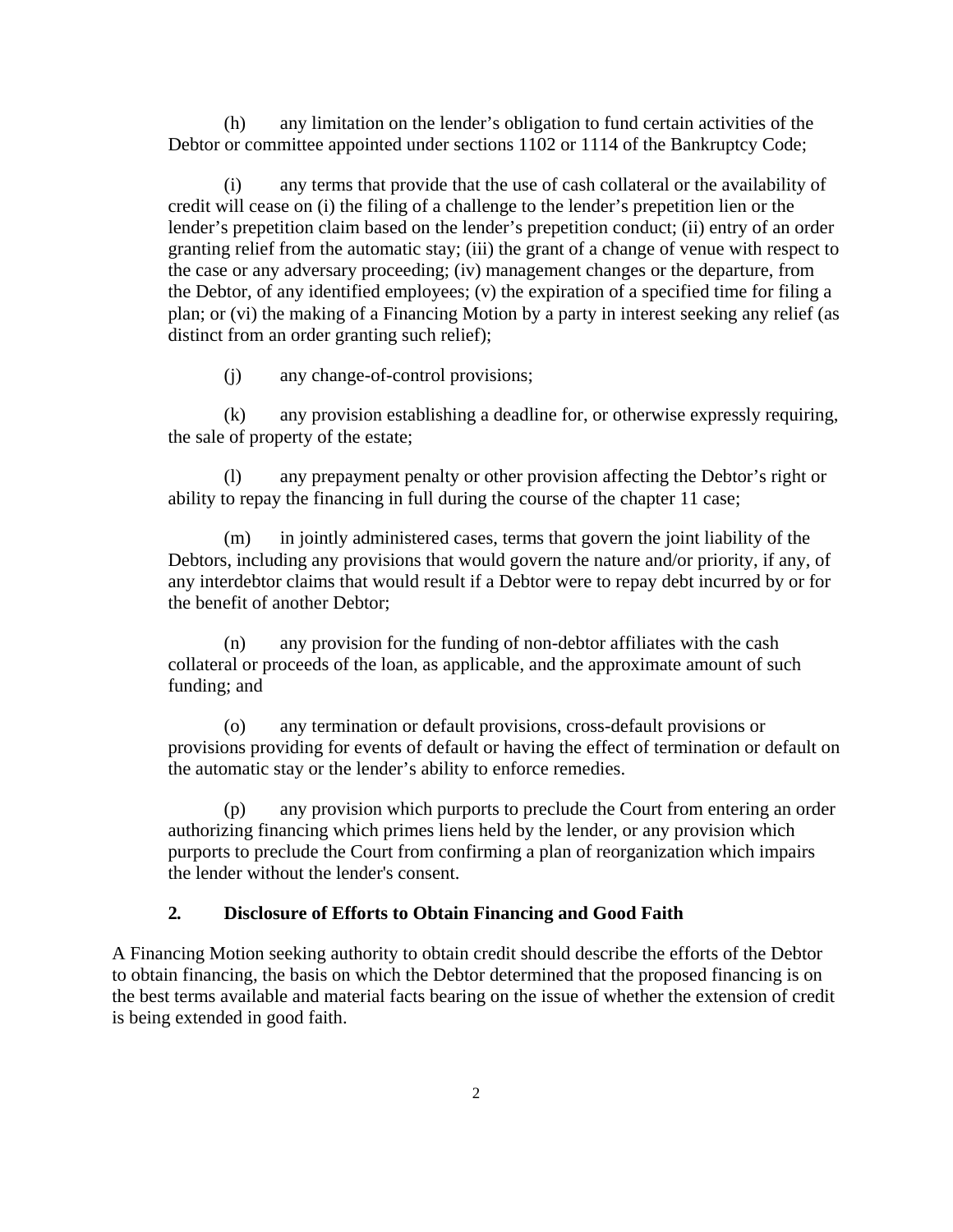#### **3. Notice After Event of Default**

If a proposed order contains a provision that modifies or terminates the automatic stay or permits the lender to enforce remedies against the collateral upon the occurrence of a default, the proposed order should require at least seven days' notice to the Debtor, the United States Trustee and the committee appointed under section 1102 of the Bankruptcy Code (or the 20 largest unsecured creditors of the Debtor as listed on the Debtor's schedules if no committee is appointed under section 1102 of the Bankruptcy Code), before the modification or termination of the automatic stay or the enforcement of the lender's remedies. If less notice is provided, the Financing Motion should explain why.

If a proposed order contains a provision terminating the use of cash collateral, the proposed order should require at least three days' notice before the use of cash collateral ceases (provided that the use of cash collateral conforms to any budget in effect). If less notice is provided, the Financing Motion should explain why.

## **4. Carve-Outs**

Any provision in a Financing Motion or proposed order relating to a carve-out from liens or superpriority claims should disclose when the carve-out takes effect, whether it remains unaltered after payment of interim fees made before an event of default, and any effect of the carve-out on any borrowing base or borrowing availability under the postpetition loan. If a provision relating to a carve-out provides disparate treatment for the professionals retained by a committee appointed under sections 1102 or 1114 of the Bankruptcy Code, when compared with the treatment for professionals retained by the Debtor, or if the carve-out does not include reasonable expenses of committee members (excluding fees and expenses of professionals employed by such members individually) and/or reasonable post-conversion commissions, fees and expenses of a chapter 7 trustee, or fees payable to the Bankruptcy Court and the United States Trustee (together with any accrued interest) are not provided for in a separate carve-out, there should be disclosure thereof under subdivision (a) of these Financing Guidelines and the Financing Motion should contain an explanation of the reasons therefor.

Reasonable allocations in a carve-out provision may be proposed for, *inter alia*, (i) expenses of professionals retained by committees appointed in the case, (ii) expenses of professionals retained by the Debtor, (iii) fees payable to the Bankruptcy Court and to the United States Trustee, (iv) reasonable expenses of committee members and (v) reasonable post-conversion commissions, fees and expenses of a chapter 7 trustee.

## **5. Investigation Periods Relating to Waivers and Concessions as to Prepetition Debt**

If a Financing Motion seeks entry of an order in which the Debtor has stipulated, acknowledged or otherwise admitted the validity, enforceability, priority, or amount of a claim that arose before the commencement of the case, or of any lien securing the claim, either the proposed order should include a provision to permit the investigation and proceedings relating to such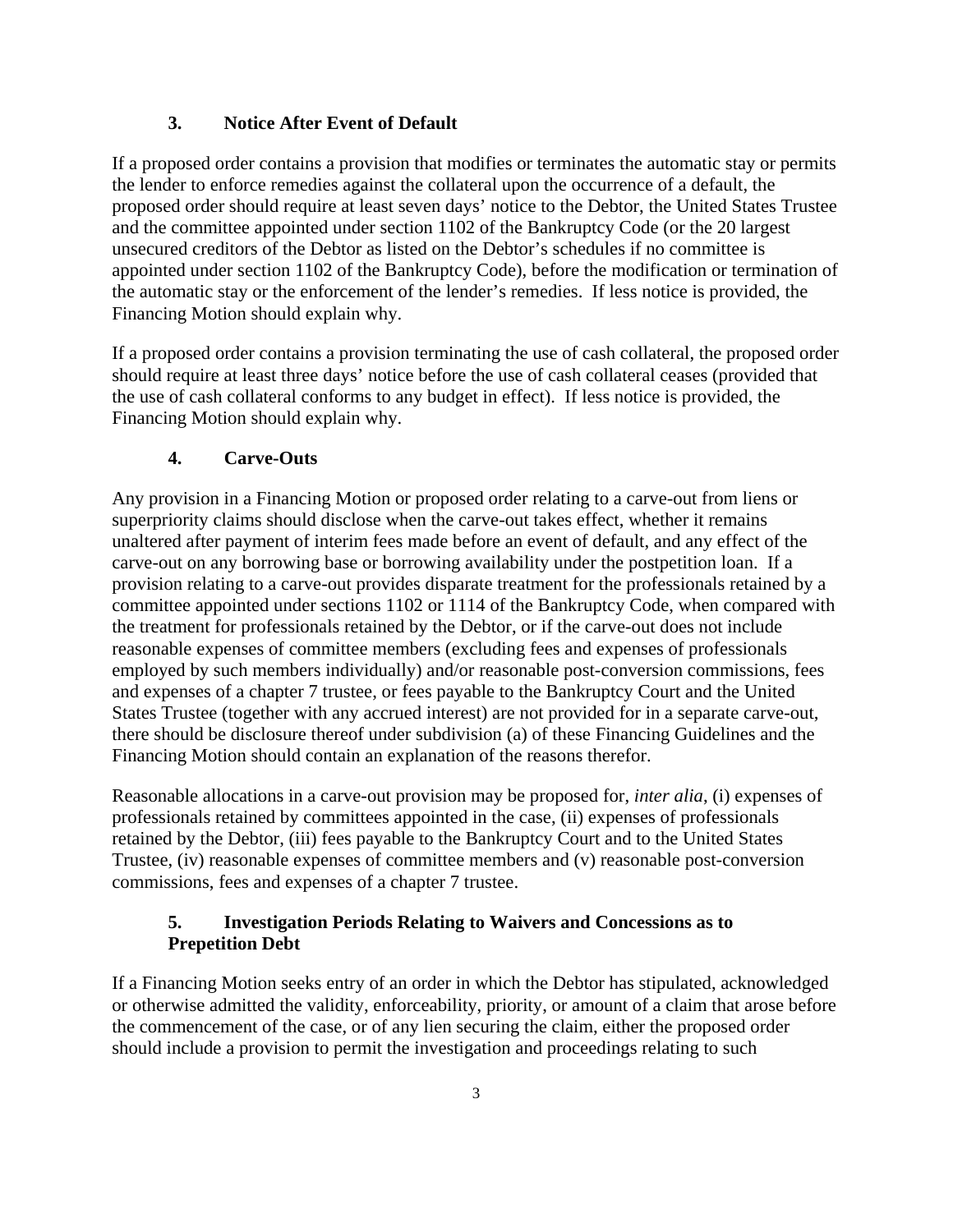determination by parties other than the Debtor as follows, or the Financing Motion should explain why the proposed order does not contain such a provision:

(a) the committee of unsecured creditors appointed under section 1102 of the Bankruptcy Code shall have at least 60 days (or a longer period as the Court orders for cause shown before the expiration of such period) from the date of the selection of its counsel for the committee to investigate the facts and file a complaint or a motion seeking authority to commence litigation as a representative of the estate;

(b) if no such committee has been appointed, any party in interest (other than the Debtor) shall have at least 75 days (or a longer period as the Court orders for cause shown before the expiration of such period) from the entry of the final financing order to investigate the facts and file a complaint or a motion seeking authority to commence litigation as a representative of the estate; or

(c) upon conversion of a chapter 11 case to chapter 7, to the extent that any period to investigate the facts and file a complaint or a motion seeking authority to commence litigation as a representative of the estate has not expired, such period shall automatically be extended for 75 days from the date a chapter 7 trustee is appointed.

# **6. Content of Interim Orders**

A single motion may be filed seeking entry of an interim order and a final order, which orders would be normally entered at the conclusion of the preliminary hearing and the final hearing, respectively, as those terms are used in Bankruptcy Rules 4001(b)(2) and (c)(2). In addition, where circumstances warrant, the Debtor may seek emergency relief for financing limited to the amount necessary to avoid immediate and irreparable harm to the estate pending the preliminary hearing.

A Financing Motion that seeks entry of an emergency or interim order before a final hearing under Bankruptcy Rule  $4001(b)(2)$  or  $(c)(2)$  should describe the amount and purpose of funds sought to be used or borrowed on an emergency or interim basis and should set forth facts to support a finding that immediate or irreparable harm will be caused to the estate if immediate relief is not granted before the final hearing.

An interim order will not ordinarily bind the Court with respect to the provisions of the final order provided that (i) the lender will be afforded all the benefits and protections of the interim order, including a lender's protections under sections 364(e) and 363(m) of the Bankruptcy Code with respect to funds advanced during the interim period and (ii) the interim order will not bind the lender to advance funds pursuant to a final order that contains provisions contrary to or inconsistent with the interim order.

# **7. Adequacy of Budget**

If the Debtor will be subject to a budget under a proposed cash collateral or financing order, the Financing Motion should include a statement by the Debtor stating whether there is reason to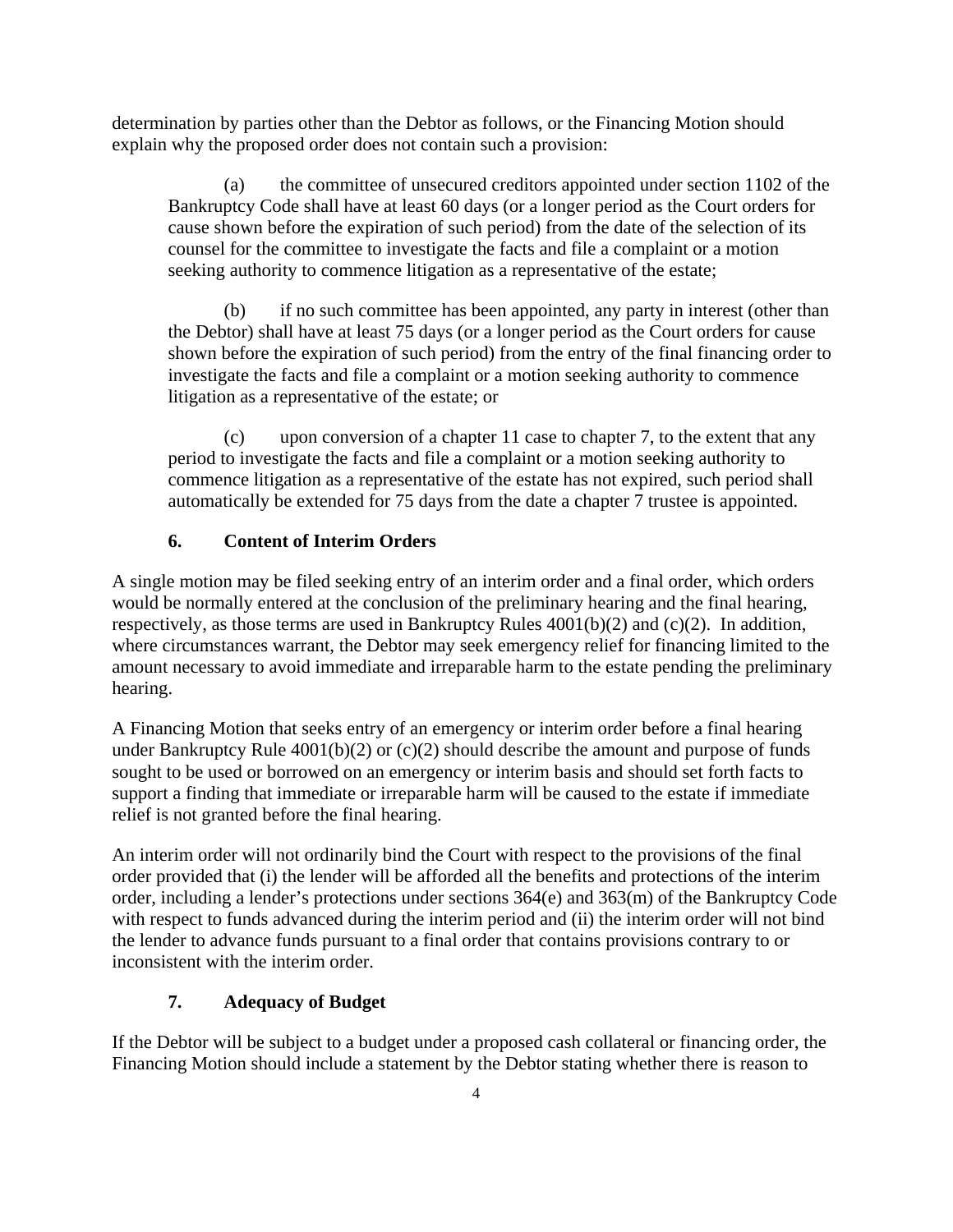believe that the budget will be adequate (inclusive of professional fees and disbursements), considering all available assets, to pay all administrative expenses due or accruing during the period covered by the financing or the budget.

# **8. Notice**

Notice of a preliminary or final hearing should be given to the United States Trustee, the debtor's twenty largest unsecured creditors or the creditors' committee if one has been appointed, the persons required by Bankruptcy Rules 4001(b)(3) and 4001(c)(3), as the case may be, the, and any other persons whose property or collateral would be directly affected by the outcome of a Financing Motion or any provision of a proposed order.

Emergency and interim relief may be sought after the best notice available under the circumstances; however, emergency and interim relief will ordinarily not be considered unless the United States Trustee and the Court have had a reasonable opportunity to review the motion, the financing agreement, and the proposed interim order, and the Court normally will not approve provisions that directly affect the interests of parties without notice to them, which may be given by overnight package express, facsimile or electronic mail.

The hearing on a final order for the use of cash collateral under section 363(c) of the Bankruptcy Code or for authority to obtain credit under section 364 of the Bankruptcy Code will ordinarily not commence until there has been a reasonable opportunity for the formation of a creditors' committee under section 1102 of the Bankruptcy Code and for the creditors' committee to obtain counsel.

# **9. Early Notice to the Office of the United States Trustee**

Prospective Debtors may provide substantially complete drafts of the Financing Motion, interim order and related financing documents to the Office of the United States Trustee in advance of a filing, on a confidential basis. Debtors are encouraged to provide drafts of financing requests, including proposed orders, to the Office of the United States Trustee as early as possible in advance of filing to provide that office with the opportunity to comment.

# **10. Presence at Hearing**

Unless the court directs otherwise,

(a) counsel for each proposed lender, or for an agent representing such lender, should be present at all preliminary and final hearings on the authority to obtain credit from such lender, and counsel for each entity, or for an agent of such entity, with an interest in cash collateral to be used with the entity's consent should be present at all preliminary and final hearings on the authority to use such cash collateral; and

(b) a business representative of the Debtor, the proposed lender or an agent representing such lender, and any party objecting to the Financing Motion for authority to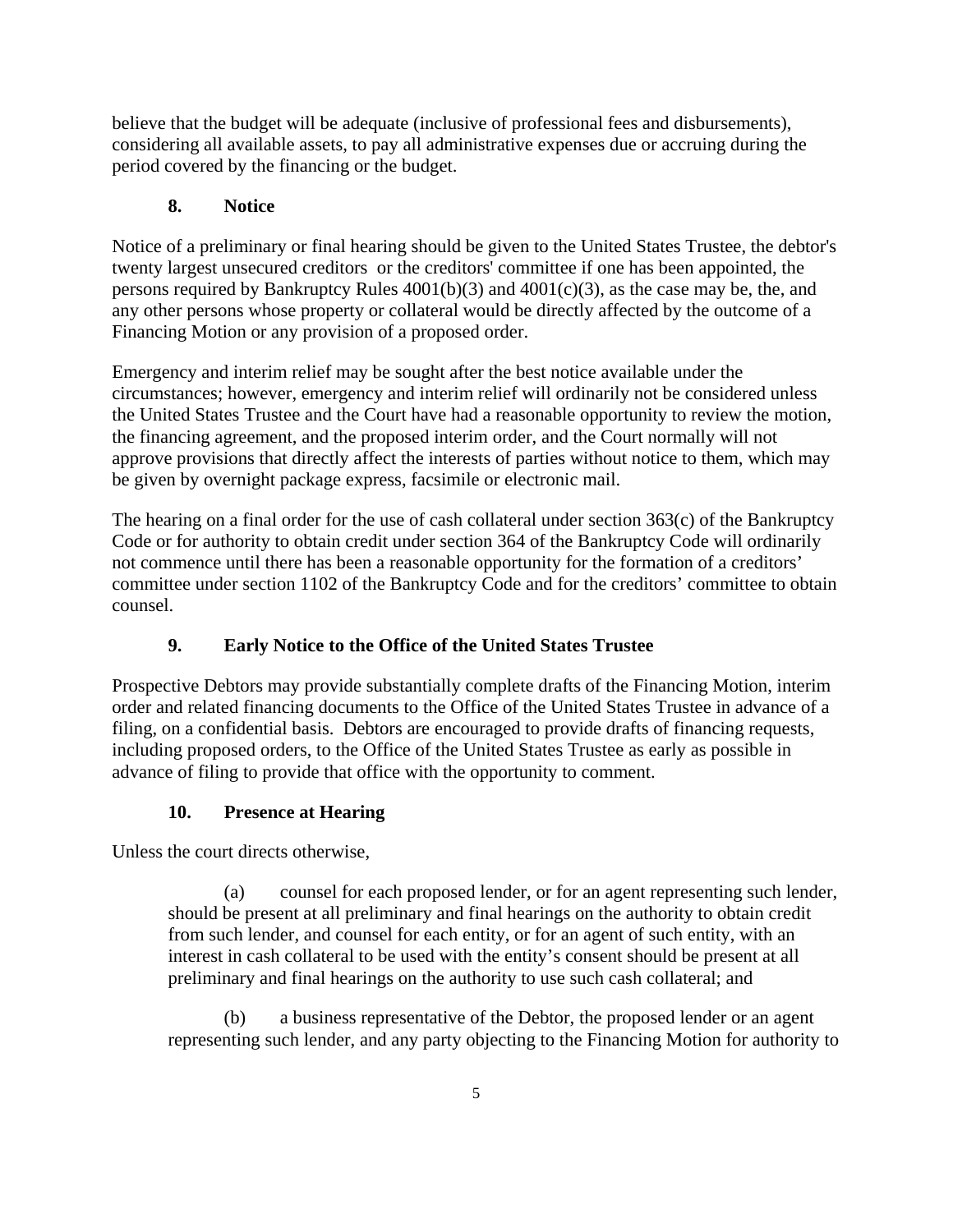obtain credit, each with appropriate authority, should be present at, or available by telephone for, all preliminary and final hearings.

#### **11. Contents of Proposed Order**

(a) Findings of Fact

(i) A proposed order approving the use of cash collateral under section 363(c) of the Bankruptcy Code, or granting authority to obtain credit under section 364 of the Bankruptcy Code, should limit the recitation of findings to facts essential to entry of the order. Non-essential facts regarding prepetition dealings and agreements may be included in an order approving the use of cash collateral or granting authority to obtain credit under a heading with a title such as "Stipulations Between the Debtor and the Lender" or "Background."

(ii) A proposed emergency or interim order should include a finding that immediate and irreparable loss or damage will be caused to the estate if immediate financing is not obtained and should state with respect to notice only that the hearing was held pursuant to Bankruptcy Rule  $4001(b)(2)$  or (c)(2), the parties to which notice was given, the manner of notice and that the notice was the best available under the circumstances.

(iii) A proposed final order may include factual findings as to notice and the adequacy thereof.

(iv) To the extent that a proposed order refers to a specific section of a prepetition or postpetition loan agreement or other document, the proposed order should also include a summary of the material provisions of that section.

(b) Optional Provisions

A proposed order may include any appropriate material provisions of the financing agreement.

(c) Cross-Collateralization and Rollups

A proposed order approving cross-collateralization or a rollup should ordinarily include language that reserves the right of the Court, after notice and hearing, to unwind or partially unwind the postpetition protection provided to the prepetition lender or the paydown of the prepetition debt, whichever is applicable, in the event that there is a successful challenge to the validity, enforceability, extent, perfection or priority of the prepetition lender's claims or liens, or a determination that the prepetition debt was undersecured as of the petition date, and the cross-collateralization or rollup improperly advantaged the lender.